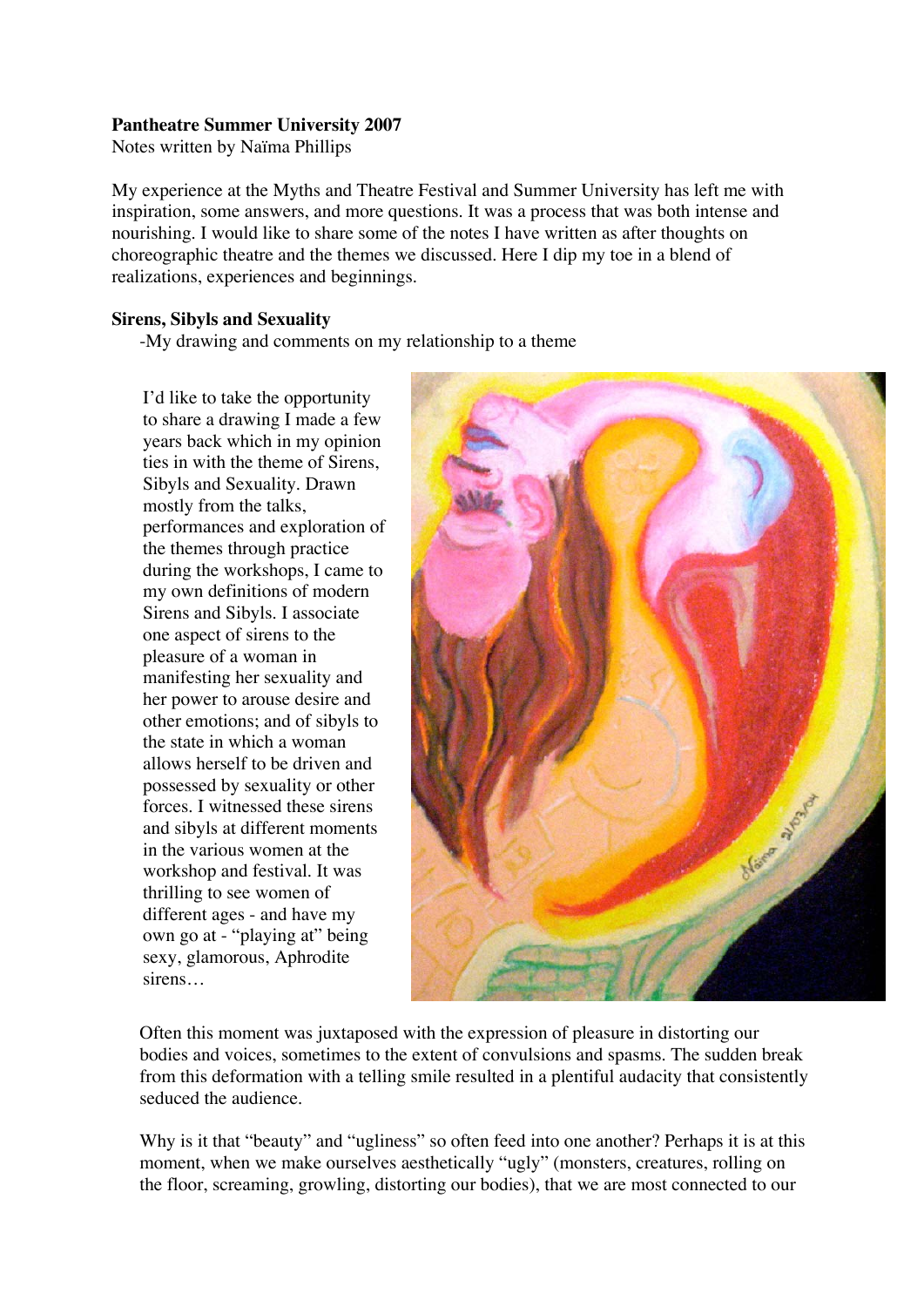inherent beauty and perhaps even more so, to our sexuality. Then I find myself asking are men sirens too?? And sibyls?

Another potential track for thought would be to associate sirens to artistic depression. Many artists experience a form of depression at some point in their creative life. It could be interesting to compare the pull of depression with the call of a siren, and deep depression to drowning. In such a case an artist who falls deeply in depression might be mistaking a siren for a muse… But an artist who learns to cycle depression might, similarly to Odysseus with the sirens, manage to look into the eyes of his soul without jumping in…

### **Choreographic Theatre**

Lines, bends, circles…

- Work of leader as similar to sculpting/moulding clay.

A text is being read. As a leader, you are thrown into the space, and without carrying the responsibility of the text, without giving it direct importance, or resistance, you create an image that adds dimension, or space, to it. You are the visual layer of the reader's world, or dream. You facilitate some process that occurs simultaneously with your trajectories, but somewhat independently of your own will.

I think the work of the leader through space is similar to sculpting or moulding through of a big slab of clay. Sometimes you get resistance (slow movement) sometimes you slip through a bend or line (fast movement) and you get to places where you listen… what brought me here? What is there to see, hear, and touch? Sometimes the clay is wet. Do you roll on the floor? Or spin standing up? What is your relation the other objects/bodies you encounter in this space? And you encounter gap. Is it an invitation or a hole? What used to be there? Sometimes you get caught in a bit of rough clay. A suspension occurs. Are we the tool that toils the earth? Or the hand works it? Sometimes I believe we are both the tool and the clay… Do we mould the space, or does it mould us?

I make this comparison after doing leader work with Natacha's text. When I look back at the trajectories I made, they were simple and sparse. But within those spaces, I experienced emotions, moods and sensations which I feel are the product of a body and a text working through the space. All three, body, text and space, spiral around each other like electric currents and the area around them comes alive. But the leader remains a body that carves his/her way through space, with desires, fears and relations.

#### Responsibility as a non-leader

- Confessions of an impertinent mover

I am often called impertinent. I do have a rebellious fibre in me. Can I get away with this? (For space, ha! They've left this whole space empty and I'm steeling it!) But when it works, it does not usually come from mere mental reasoning. For example, in early stages, Enrique has us follow strictly and in line. At some point this inevitably becomes unbearable for me. I can't stand being stuck in a set and rigid structure. I get the urge to move. So during one session, I get up and start the exercise even though I'm not a leader. I walk to the wall, slide my head down, my back arcing to follow the movement until my head touches the floor. I keep following the impulse that leads me into other movements until I break out of it and join Frédéric at a window. I am now